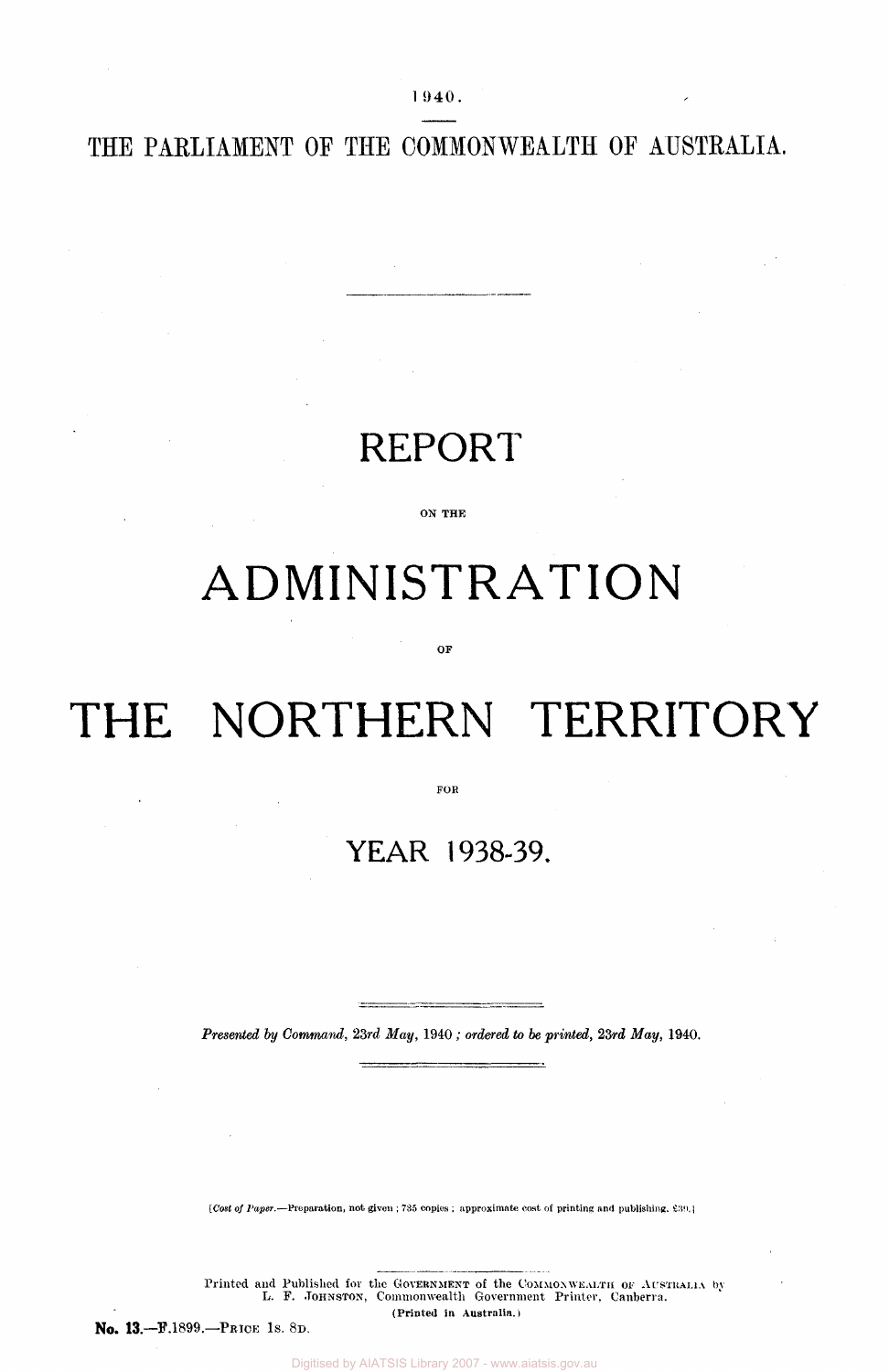| The following is an analysis of the year's transactions :-                                                                                                                                                                                                                                                               |             |                |       |
|--------------------------------------------------------------------------------------------------------------------------------------------------------------------------------------------------------------------------------------------------------------------------------------------------------------------------|-------------|----------------|-------|
|                                                                                                                                                                                                                                                                                                                          | £           |                | s. d. |
| Value of estates current 30th June, 1939<br>. .<br>Receipts as per cash book from 1st July, 1938, to                                                                                                                                                                                                                     | 3,994       |                | 3 10  |
| 30th June, 1939<br><b><i>Contract Contract Contract</i></b><br>$\mathbf{r}$ , and the contract of the contract of the contract of the contract of the contract of the contract of the contract of the contract of the contract of the contract of the contract of the contract of the contract o<br>$\ddot{\phantom{a}}$ | $2,\!057$   | $\overline{4}$ |       |
| Interest on Commonwealth Savings Bank accounts<br>. .                                                                                                                                                                                                                                                                    | 49          | $\overline{4}$ | - 1   |
|                                                                                                                                                                                                                                                                                                                          | 6,100 12    |                | -3    |
| Disbursements 1st July, 1938, to 30th June, 1939-                                                                                                                                                                                                                                                                        |             |                |       |
| $\mathbf f$<br>$d_{\cdot}$<br>$\mathcal{S}_{\bullet}$                                                                                                                                                                                                                                                                    |             |                |       |
| $130\quad 5$<br>3<br>Duty, fees and postages                                                                                                                                                                                                                                                                             |             |                |       |
| Unclaimed estates paid to revenue<br>98 13<br>7<br>$\mathbf{A}$                                                                                                                                                                                                                                                          |             |                |       |
| Claims paid to creditors of estates<br>771 18<br>6<br>$\ddot{\phantom{a}}$                                                                                                                                                                                                                                               |             |                |       |
| Amounts paid to beneficiaries<br>2,055 14<br>-6                                                                                                                                                                                                                                                                          |             |                |       |
|                                                                                                                                                                                                                                                                                                                          | 3,056 11 10 |                |       |
| Value of estates current 30th June, 1939                                                                                                                                                                                                                                                                                 | 3,044       | $\bf{0}$       | -5    |
| Assets as at 30th June, 1939—                                                                                                                                                                                                                                                                                            |             |                |       |
| Commonwealth Bank balance<br>$1,243$ 18<br>$\boldsymbol{2}$                                                                                                                                                                                                                                                              |             |                |       |
| Commonwealth Savings Bank accounts<br>-3<br>$1,\!800$<br>$\boldsymbol{2}$                                                                                                                                                                                                                                                |             |                |       |
|                                                                                                                                                                                                                                                                                                                          | 3,044       |                | 5     |

## SHIPPING:.

The following details give the movement of shipping in Darwin Harbour during the year :—

| Interstate and Overseas—                      |                      |     |                      |                      |                      | 1937-38 |
|-----------------------------------------------|----------------------|-----|----------------------|----------------------|----------------------|---------|
| Number berthed                                |                      |     |                      | 56                   |                      | 37      |
| Cargo discharged-                             |                      |     |                      |                      |                      |         |
| General                                       | $\ddot{\phantom{a}}$ | . . | $\ddot{\phantom{0}}$ | 29,230               |                      | 13,678  |
| Coal                                          | $\ddot{\phantom{0}}$ | . . |                      |                      |                      |         |
| Crude oil                                     | $\ddot{\phantom{0}}$ |     |                      |                      |                      |         |
| Cargo shipped—                                |                      |     |                      |                      |                      |         |
| General                                       |                      |     | $\ddot{\phantom{0}}$ | 2,879                |                      | 2,153   |
| Coal<br>$\sim$ $\sim$                         |                      |     | $\ddot{\phantom{a}}$ | $\ddot{\phantom{1}}$ | $\ddot{\phantom{a}}$ |         |
| Crude oil                                     |                      |     |                      | 800                  |                      | 471     |
| Vessels trading in Northern Territory waters— |                      |     |                      |                      |                      |         |
| Number berthed                                |                      |     |                      | 24                   |                      | 39      |
| Cargo discharged-                             |                      |     |                      |                      |                      |         |
| General                                       |                      |     |                      | 329                  |                      | 616     |
| Cargo shipped-                                |                      |     |                      |                      |                      |         |
| General                                       |                      |     |                      | 833                  |                      | 633     |
| Crude oil                                     |                      |     |                      | $403*$               |                      |         |
|                                               |                      |     |                      |                      |                      |         |

## PATROL SERVICE.

During the early part of the year patrols by the PV. *Larrakia* were confined mostly to Bathurst and Melville Islands, the patrol personnel being required to attend court at frequent intervals. From June, 1938, until March, 1939, she steamed approximately 2,000 miles on patrol. A number of trips were made to assist the Defence Department.

In September, 1938, PV. *Kuru* was commissioned, but, owing to certain structural defects, was detained in Queensland waters until March, 1939. Since her arrival in Darwin she has run in a most satisfactory manner and gives promise of useful service. Since commencing duty at Darwin, PV. *Kuru* has steamed 1,300 miles on her various duties.

During the latter part of the year the *Larrakia* was sent to Sydney for a major re-fit and overhaul.

Re-organization of this service is now taking place.

## NATIVE AFFAIRS.

One of the most important decisions made during the visit of the Minister (the Honorable J. McEwen) was that relating to the separation of the Aboriginal Branch from the Medical Services. For many years the Chief Protector of Aboriginals had also been the Chief Medical Officer, as it had been considered that the question of aboriginal protection was very largely interwoven with medical service and hygiene and that, therefore, the duties of the two offices were to some extent complementary.

\* Luggers and Lighthouse Vessels.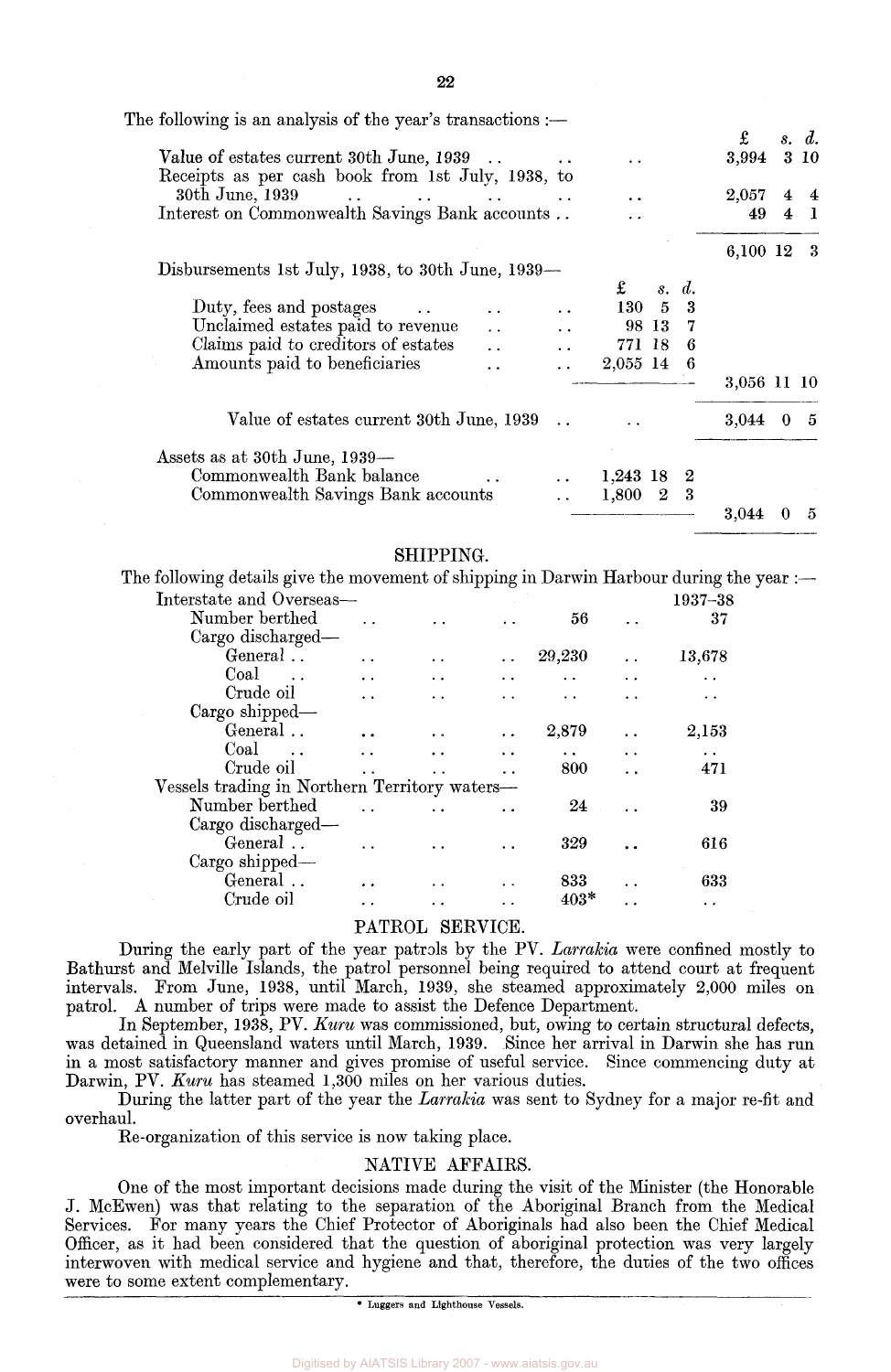During the Minister's extensive survey of the Territory special attention was given to a wide range of problems connected with aboriginal administration.

Following the visit of the Minister, Cabinet approved of the establishment of a Native Affairs Branch under the control of an officer with administrative ability and training in practical anthropology. The position of Chief Protector was thereupon abolished and a new position of Director of Native Affairs was created. Mr. E. W. P. Chinnery, who had been Director of District Services and Native Affairs and Government Anthropologist in the Mandated Territory of New Guinea, was seconded for appointment to the newly created position and to act as adviser to the Government on matters relating to native affairs. He arrived in Darwin on 18th April, 1939.

Mr. Chinnery immediately commenced an investigation into all matters and local conditions affecting the welfare of aboriginals and half-castes in the Northern Territory, so that he would be able to formulate proposals to give effect to the Government's policy.

In the course of his investigations the Director visited Bathurst and Melville Islands, Jay Creek Reserve, Hermannsburg Mission, Ernabella Mission (South Australia), Harts Kanges, Hatches Creek, Haast Bluff, and Tennant Creek. These journeys provided the Director with first-hand knowledge of a wide range of conditions affecting aboriginals and half-castes and European activities directly and indirectly associated with the responsibilities of the Branch. In consultation with the missionaries, protectors, employees, Patrol Officer Strehlow and others, the Director was able to go deeply into the problems connected with his work and their possible solutions.

These surveys and discussions resulted in a great deal of valuable information being gathered and this will form the basis of early recommendations in regard to the future activities of the Native Affairs Branch.

## CONTROL BASE—ABORIGINAL RESERVES.

The Control Bases established at King River and Elcho Island to minimize contact between aboriginals and the crews of Japanese pearling luggers were closed on the 23rd September, 1938.

It was decided also, owing to the cessation of major constructional work at the Groote Eylandt Flying Boat Base, to close the Police Camp which had been established at Port Langdon. The police officer, who also acted as Resident Protector of Aboriginals, evacuated the base on 17th November, 1938. On the 27th March, 1939, a control base was extablished at Garden Point, Melville Island.

The Director of Native Affairs inspected the base on 8th May, 1939, and a definite policy was formulated as to future activities at the base.

Procedure was introduced to reduce the possibilities of unlawful contact between the crews of the luggers and the aboriginal inhabitants of the Bathurst and Melville Island districts without interfering unduly with the activities connected with their business.

Following the establishment of the base at Garden Point, a large number of Melville Island people have concentrated in its vicinity and the necessary steps are being taken to introduce helpful ideas of settlement.

Suitable bark huts have been erected under the supervision of the Control Officer, coco-nuts and mangoes have been planted and an extensive area has been cleared for the planting of native food and is now under cultivation.

In addition, a site containing approximately 25 acres has been cleared and prepared as a landing ground for aeroplanes.

With the creation of this settlement, the Control Officer has been in a favourable position to introduce new ideas of social behaviour amongst a large number of people who were formerly too wide-spread in small wandering groups to be under any kind of regular supervision and. protection.

The health and progress of these people is now being carefully watched and attended to. By the end of the year the first steps of intensive control and assistance were well established.

Breaches of the law by crews of certain luggers were investigated and necessary action was taken by the Control Officer in collaboration with officials of the Patrol Service.

## NATIVE EDUCATION.

A new position in the Aboriginal Branch, that of school teacher of the Aboriginal School, was created. School commenced in August, with an attendance of 39, being 25 boys and 14 girls. The year ended with an attendance of 42 children. The daily average attendance for the year was 35.9.

The teacher reported the pupils have become accustomed to school routine, which has inculcated in them a definite measure of discipline and respect for property. From an educational point of view, the year has been most fruitful. Much time has been devoted in an effort to secure. a harmonious understanding between pupil and teacher, and the work set for a preparatory grade in the ordinary Education Department Schools has been covered and much of it appreciated by pupils.

Digitised by AIATSIS Library 2007 - www.aiatsis.gov.au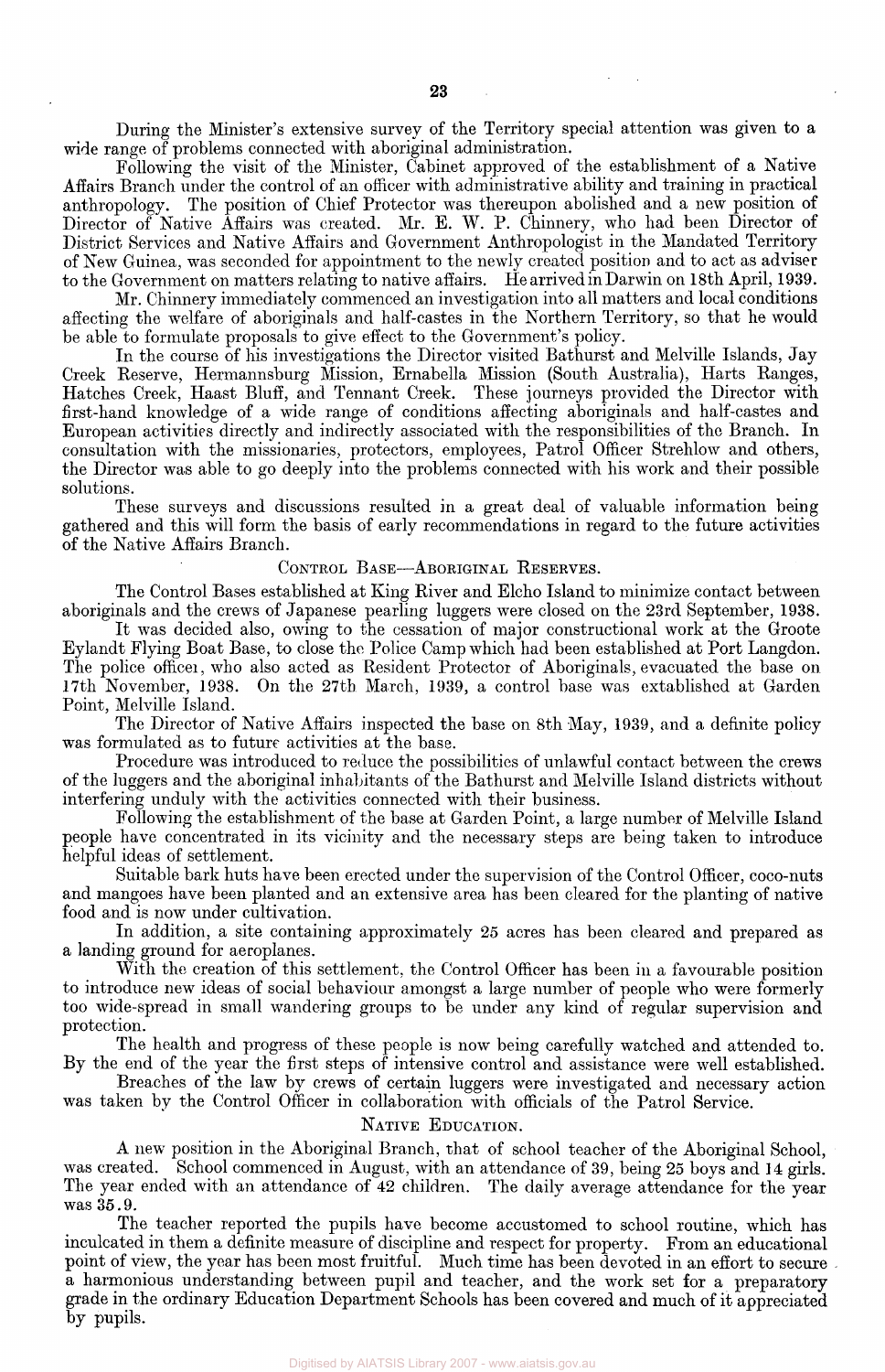During the year six hundred and seven children attended schools conducted at Missions in the Territory.

## HALF-CASTE SCHOOLS.

Two Administration Schools are conducted solely for half-caste children ; one at the Darwin Half-caste Home and the other at the Alice Springs Half-caste Institution. Attendance figures were as follow :—

|                                                                                              |                        | Half-caste Home,<br>Darwin. | Half-caste Institution,<br>Alice Springs. |  |
|----------------------------------------------------------------------------------------------|------------------------|-----------------------------|-------------------------------------------|--|
| Net number instructed during year<br>Average attendance<br>$\ddotsc$<br>$\ddot{\phantom{1}}$ | . .<br>$\cdot$ $\cdot$ | 50<br>41.5                  | 113<br>98                                 |  |

Five teachers are employed ; two at Darwin and three at Alice Springs. At the Darwin school the Queensland curriculum is taught with some modification in arithmetic, grammar, history and geography, extra time being devoted to needlework.

At the Institution school at Alice Springs, the South Australian curriculum is in force, with the same modifications as in Darwin. In addition, domestic arts are taught to the senior girls and woodwork to the senior boys.

Two hundred and seventy-two half-caste children attended schools in the Northern Territory during the year. One hundred and nine of these attended the schools conducted by the Administration and the Catholic Convent in Darwin. It is interesting to note that these children receive the same tuition as European pupils.

## EXEMPTION FROM ABORIGINALS ORDINANCE.

Five male half-castes and six female half-castes were granted exemption from the provisions of the Aboriginals Ordinance. Four exemptions were revoked.

## ABORIGINAL MEDICAL BENEFIT FUND.

Employers' contributions amounted to £906 8s. 9d., as compared with £895 1s. 10d. for the previous year.

Adequate supplies of drugs and dressings were available at all rural medical depots.

Station managements who contributed to the Fund were supplied with medicine chests free of charge.

Aboriginals requiring hospitalization were treated at Darwin, Pine Creek, Katherine, Tennant Creek and Alice Springs hospitals. Venereal disease treatment clinics were maintained at Bagot Compound; Darwin, Katherine, and Alice Springs.

Patients from Lake Nash and Rankine river districts were admitted to the Camooweal end Mount Isa hospitals.

The temporary Lock hospital for half-caste women which was established last year at the Bagot Compound was closed and patients were transferred to the new isolation wards of the Darwin hospital.

## *Aboriginal Trust Account, Darwin.*

|                                      |                      |                      | $\mathfrak{L}$ s.d.   |  |
|--------------------------------------|----------------------|----------------------|-----------------------|--|
| Credit balance as at 1st July, 1938  | $\sim$ $\sim$        | $\sim$               | $\ldots$ 5.537 7 6    |  |
| Credits during the year 1938-39      | $\ddot{\phantom{0}}$ | $\ddot{\phantom{1}}$ | $\ldots$ 8,365 9 0    |  |
| Debits during the year 1938-39       |                      | $\ddot{\phantom{1}}$ | $\ldots$ 7.461 18 5   |  |
| Credit balance as at 30th June, 1939 |                      |                      | $\therefore$ 6,440 18 |  |

## *Aboriginal Trust Account, Alice Springs.*

|                                      |        |                      | $\mathfrak{L}$ s.d. |  |
|--------------------------------------|--------|----------------------|---------------------|--|
| Credit balance as at 1st July, 1938  |        | $\ddot{\phantom{1}}$ | $\ldots$ 1,761 6 6  |  |
| Credits during the year 1938-39      | $\sim$ | $\ddot{\phantom{0}}$ | $\ldots$ 1.201 5 8  |  |
| Debits during the year 1938-39       | $\sim$ | $\ddot{\phantom{1}}$ | $\ldots$ 1,117 12 6 |  |
| Credit balance as at 30th June, 1939 |        | . .                  | $\ldots$ 1,844 19 8 |  |

## *Aboriginal Vote.*

The net expenditure as per appropriation was—

|               |                      |                      |                      | $\ddot{z}$ s. d.                                                                                                                                                                                                               |  | $\mathfrak{\pounds}$ | s. d. |  |
|---------------|----------------------|----------------------|----------------------|--------------------------------------------------------------------------------------------------------------------------------------------------------------------------------------------------------------------------------|--|----------------------|-------|--|
| Darwin        | $\ddot{\phantom{1}}$ | $\ddot{\phantom{a}}$ | $\ddot{\phantom{1}}$ | $\therefore$ 9,796 9 7                                                                                                                                                                                                         |  |                      |       |  |
| Alice Springs |                      | $\bullet$            | $\ddot{\phantom{a}}$ | $\therefore$ 4.199 3 2                                                                                                                                                                                                         |  |                      |       |  |
|               |                      |                      |                      | The construction of the contract of the contract of the contract of the contract of the contract of the contract of the contract of the contract of the contract of the contract of the contract of the contract of the contra |  | $13,995$ $12$ 9      |       |  |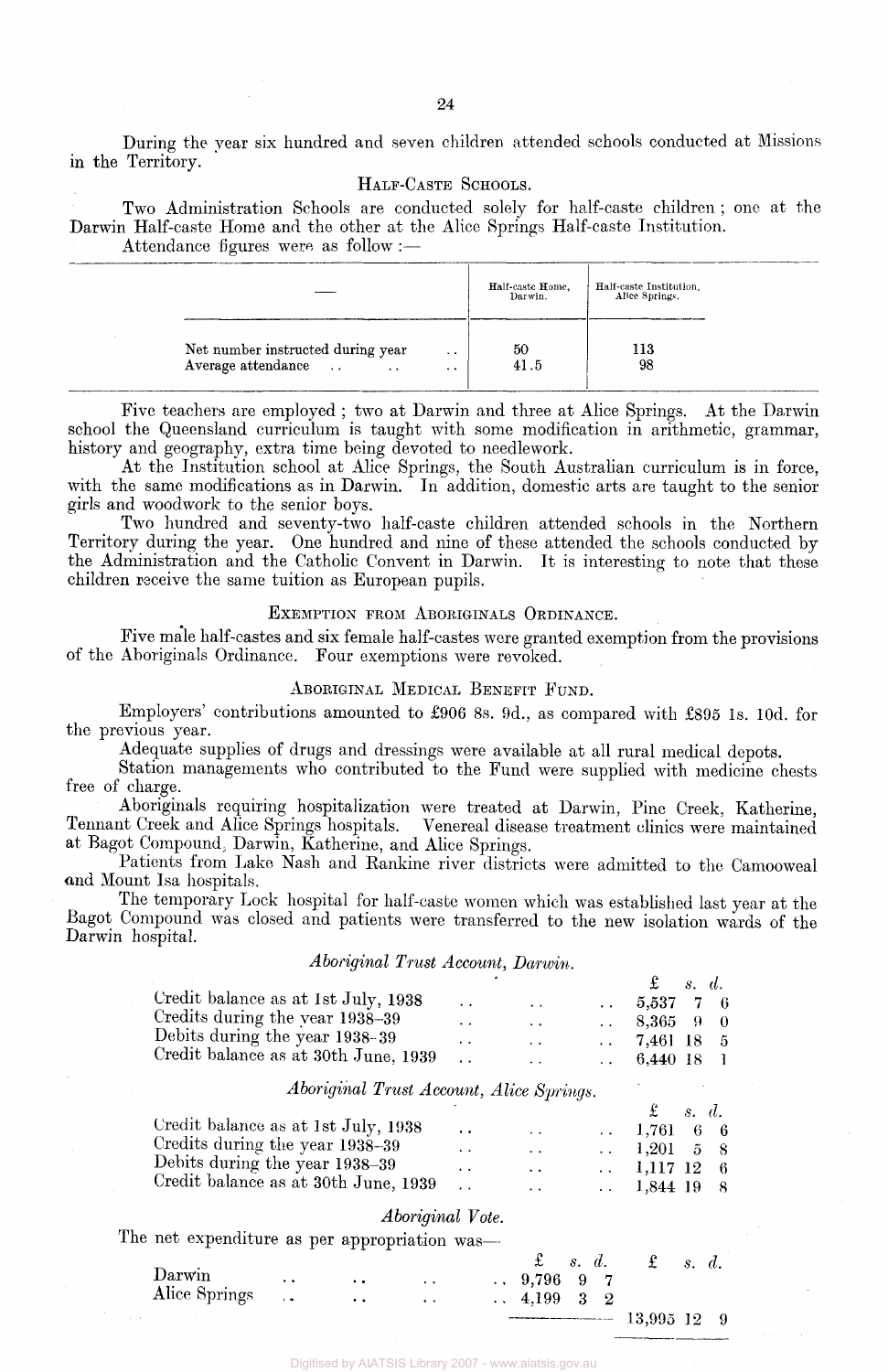## EMPLOYMENT.

During the year 241 town licences and 333 country licences were issued. Three hundred and one agreements were entered into by employers of aboriginals and half-castes.

Two claims for Workers' Compensation were made by the Aboriginal Branch on behalf of half-castes who were injured in course of their employment. Both claims were successful. General matters connected with the conditions of aboriginals and half-castes in employment

are being carefully investigated.

## AGED AND INFIRM ABORIGINALS.

Eight hundred and fifty-one aboriginals were rationed and clothed at Government Rationing Depots.

## JAY CREEK ABORIGINAL RESERVE.

The conditions and possibilities of this reserve were investigated.

Under the supervision of Patrol Officer Strehlow a number of aged, infirm and sick aboriginals of the Aranda people were provided for within the reserve and certain incorrigible and insane aboriginals were treated and maintained with beneficial results.

The development of the reserve depends upon an adequate water supply and arrangements are now being made to test the area for water and to make the necessary provisions. Further steps are being taken for the erection of a store and the provision of other facilities to enable derelict aboriginals at present gathered around Alice Springs and ration stations to be removed to the Reserve.

## HALF-CASTES.

The conditions of the half-caste population of the Territory are being carefully investigated. The total number of half-castes in Government institutions at 30th June, 1939, was 103 males and 161 females, a total of 264 as compared with 280 at the 30th June, 1938.

## HALF-CASTE HOME, DARWIN.

The number of inmates under direct control at Darwin at 30th June, 1939, was as follow :—

| $1000 - 1000 - 1000$                                                                                                                                                                |                                                               |                                                          | Male.                      | Female. | Total.          |
|-------------------------------------------------------------------------------------------------------------------------------------------------------------------------------------|---------------------------------------------------------------|----------------------------------------------------------|----------------------------|---------|-----------------|
| Half-caste Home<br>$\sim$ $\sim$<br><b><i>Contract State State</i></b><br>Half-castes residing with employers<br><b>Contract Contract</b><br>Half-castes residing at Bagot Compound | $\cdot$ $\cdot$<br>$\cdot$ $\cdot$<br>$\sim$ $\sim$<br>$\sim$ | $\ddot{\phantom{1}}$<br>$\cdot$ $\cdot$<br>$\sim$ $\sim$ | $\ddot{\phantom{1}}$<br>18 | 15      | 100<br>15<br>24 |
|                                                                                                                                                                                     |                                                               |                                                          | $2^{\prime}$               | . 12    | 139             |

Mention was made in previous reports that the accommodation and facilities at the present institution were inadequate, and that it was proposed to erect a new institution in a more favorable locality, preferably in a rural centre. Provision for a new institution was included in the estimates of expenditure in respect of the forthcoming financial year.

The health of inmates was satisfactory. One inmate suffering from a chronic ailment died at the institution.

The clothing, laundry and commissariat sections, besides providing lucrative employment for several inmates, enabled the training of younger girls in these essential domestic arts.

The demand for domestics in Darwin was greater than the number available.

Religious instruction was given by Ministers of the Methodist Church and the Church of England.

### HALF-CASTE INSTITUTION, ALICE SPRINGS.

The total number of inmates at 30th June, 1939, was 123, comprising 76 males and 47 females—admissions during the year numbered 34. Thirty-seven inmates were discharged and. of these, seventeen boys were placed in employment in the pastoral industry.

Adverse reports were received concerning the inadequacy of the accommodation and the lack of facilities at the institution. Inspection revealed that the buildings were unsatisfactory and that considerable expenditure would be involved if the necessary extensive repairs and alterations were to be effected. As it was proposed to erect a new institution in another locality, approval was obtained to effect only essential repairs of an urgent nature.

A general improvement in the health of inmates was noticeable. All inmates were examined by a medical officer, who reported favorably on the children's physique.

The Superintendent reported that discipline of inmates was excellent.

A marked improvement in the general behaviour and demeanour of school children was noticeable.